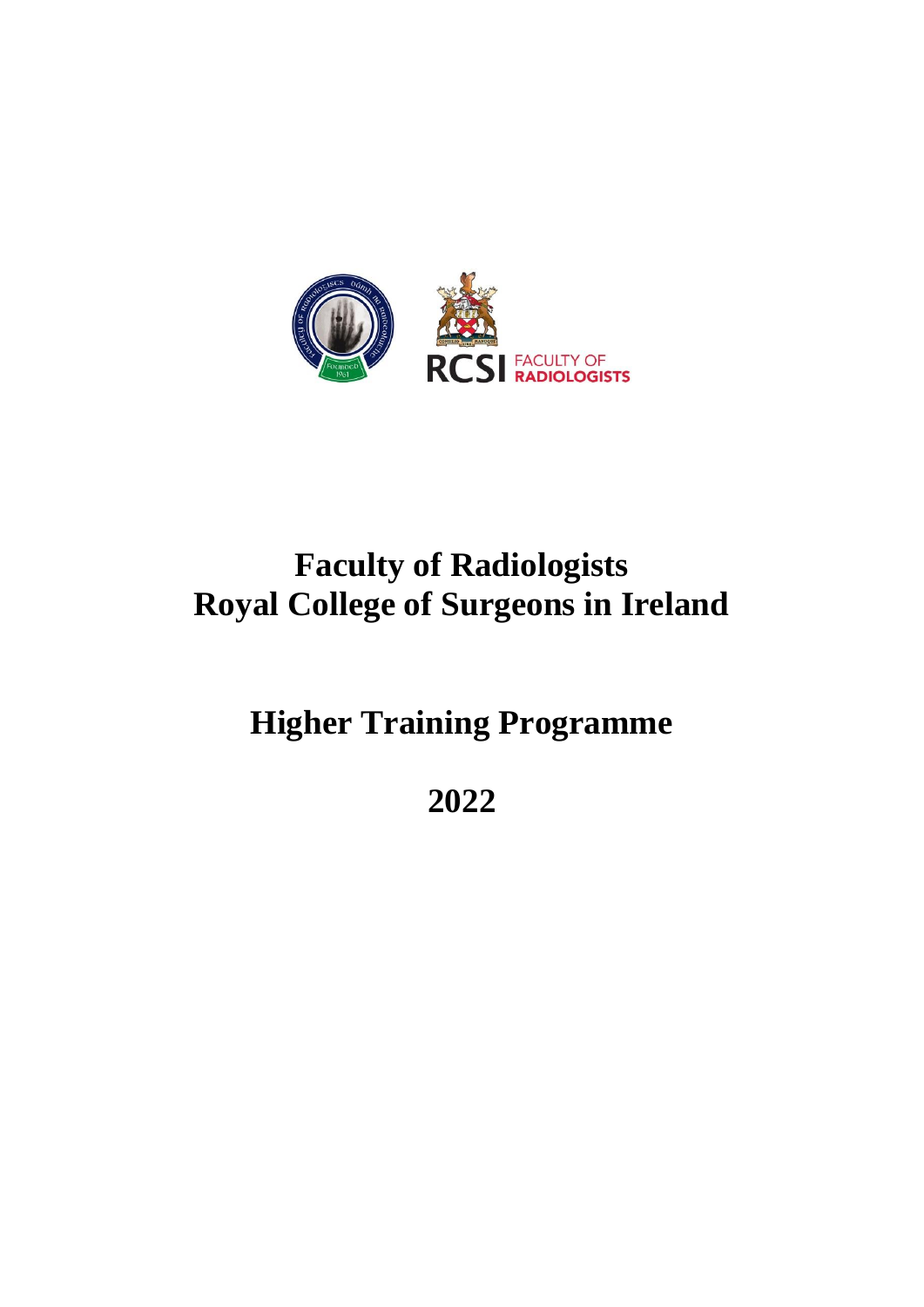# **HIGHER TRAINING POST IN PAEDIATRIC RADIOLOGY**

# **CHILDREN'S HEALTH IRELAND (CHI) CRUMLIN**

## **Background:**

Children's Health Ireland (CHI) Crumlin is the largest paediatric tertiary referral hospital in the country (243 beds), offering many specialty services. It is the National Referral Centre for paediatric oncology/haematology, cardiology, cardiothoracic surgery, genetics, and hepatology, with very busy units serving neonatal and general paediatric surgery and urology together with orthopaedics, neurology, respiratory, neonatology and infectious diseases amongst others. Our busy A/E department sees over 30,000 children per annum.

The Radiology department currently has 6 (5.7 WTE) paediatric radiology consultants, with 29 radiographers. A dedicated principal grade physicist is on site. More than 53,000 examinations are performed each year. Our department has undergone major redevelopment, over the past years with a new building housing a Siemens 1.5 T Avanto MRI scanner and a Philips 128 slice CT scanner. A new GE Discovery SPECT CT was added to the Nuclear Medicine Department recently. We have a new Canon Ultimax pulsed fluoroscopy unit, three Ultrasound rooms (Hitachi), a mobile ultrasound unit, two general DR rooms and biplane angiography. We have recently installed an EOS for dedicated spinal and Orthopaedic imaging. We are part of the NIMIS PACS network and participate in QI via PeerVue.

### **Clinical Training:**

During their rotation with us, the specialist registrar(s) will gain experience in all aspects of paediatric radiology. They will be rostered to participate in all of the imaging modalities, under close supervision of the Consultants, including sessions of neonatal imaging in the Coombe. They will be expected to have close interaction with the paediatric medical and surgical teams and will organise and present material at multidisciplinary conferences. They will partake in teaching their paediatric colleagues, at both undergraduate and postgraduate level. They will also participate on the on-call roster, again under close supervision of the Consultants who carry out the first on call duties.

#### **Academic Status**

They will have at least one protected research session per week and will have full access to the extensive library and other facilities of the Children's Research Centre. They will be expected and encouraged to submit their research findings to national and international meetings as well as participate in a Departmental Audit.

For further information please contact:

Dr Angela Byrne / Dr Heba Elbaaly Consultant Paediatric Radiologists Children's Health Ireland (CHI) Crumlin Dublin 12 Email [angela.byrne@olchc.ie](mailto:angela.byrne@olchc.ie) or [heba.elbaaly@olchc.ie](mailto:heba.elbaaly@olchc.ie)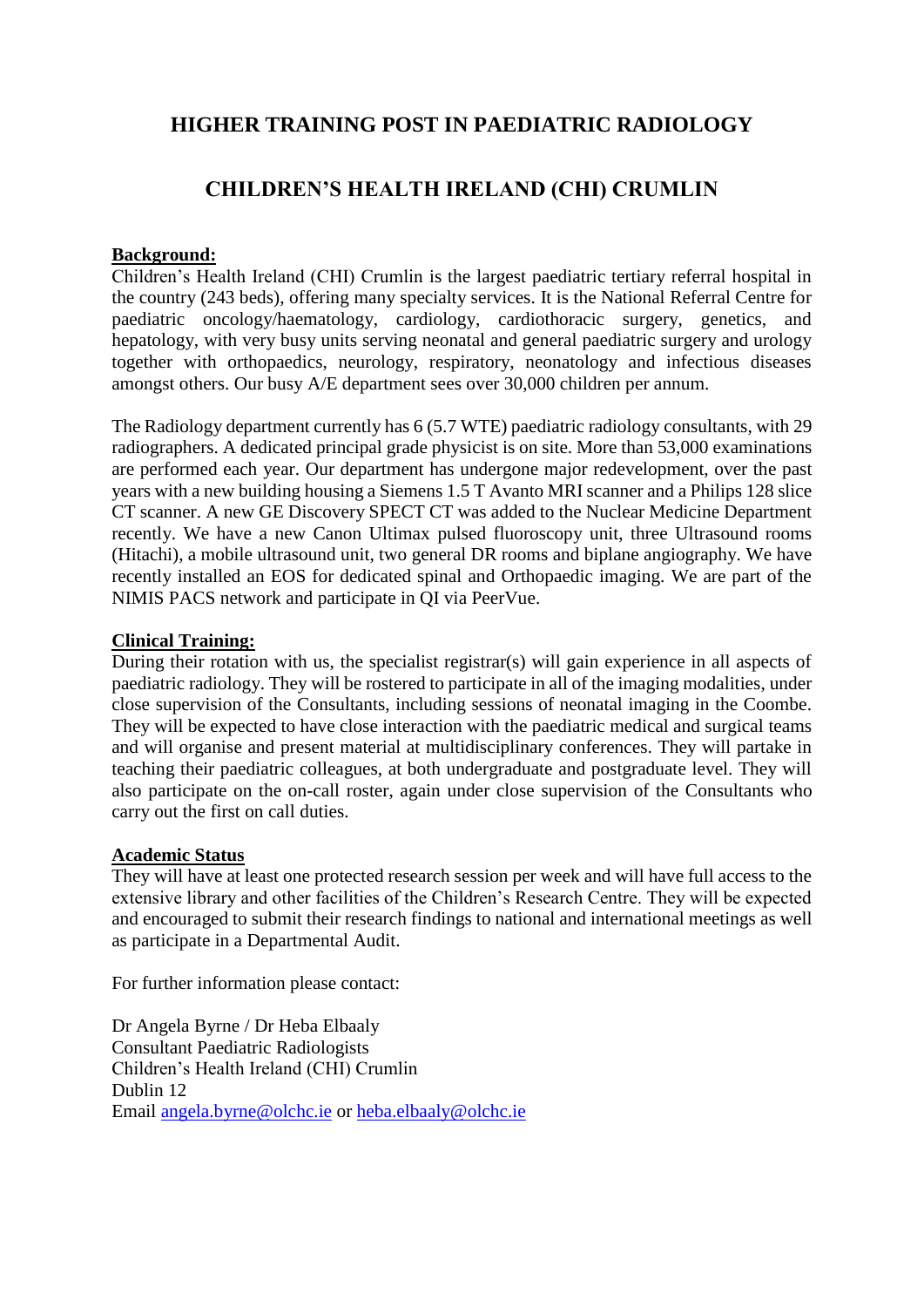# **Post Fellowship Training in Paediatric Radiology,**

# **Children's University Hospital, Temple Street, Dublin 1**

## **Hospital and Departmental Profile**

The Children's University Hospital is a busy 140 bed paediatric hospital with over 10,000 admissions and 44,000 outpatients visits per year. It has a wide range of tertiary paediatric specialities including the national centres for inherited metabolic disorders, paediatric epilepsy surgical evaluation, paediatric craniofacial surgery, neonatal ophthalmology and head and neck tumour surgery. It has the national centre for neurosurgery for children under 6 years of age with the appointment of paediatric neurosurgeons with principal attachment to the Children's University Hospital. It serves as a specialist centre for paediatric neurology, neonatology (14 000+ births), nephrology, neonatal and paediatric surgery, orthopaedics and has the busiest paediatric emergency department in Ireland.

The radiology department does more than 45,000 examinations per year. The Radiology department, including neonatal radiology at the National Maternity and Rotunda Hospitals, has 5.3 paediatric radiology consultants as well as a full time principal grade physicist.

### **Description of Post**

Children's University Hospital trains post FFR registrars in the specialty of Paediatric Radiology for 6 month or 12 month periods.

The 5th year registrar will have an opportunity to observe, be taught and to take part in all the activities of the department including

- · Plain film interpretation and fluoroscopic procedures
- · Ultrasound: abdominal, cranial, hip and vascular ultrasound
- · Nuclear medicine, including SPECT
- · CT scanning A 64 slice CT scanner with I Dose dose reducation.

· MRI: A 1.5 T GE MR scanner and a wide variety of studies are being done including brain, spine, orthopaedic and body imaging, angiography and spectroscopy. As a dedicated paediatric MR scanner the potential for research is great. A new 3T MRI will be commissioned during the year.

- · Fetal and Neonatal MR at NMH on 1.5T GE MR scanner
- · Interventional procedures
- · Sedation: Registrars learn about use and monitoring of paediatric sedation.

He or she will attend regular multidisciplinary conferences in the hospital including a wellattended hospital Radiology Conference every Friday, and respiratory, neonatal, neuroradiology, nephrourology and orthopaedic conferences as well as a radiology department journal club.

The 5th year registrar will have more responsibility than the 3rd year registrar, with more direct contact with the paediatricians, and more hands on experience in procedures. He/she will be expected to prepare and present at clinical conferences and take an active part in teaching radiology to paediatric trainees. He/she will gain